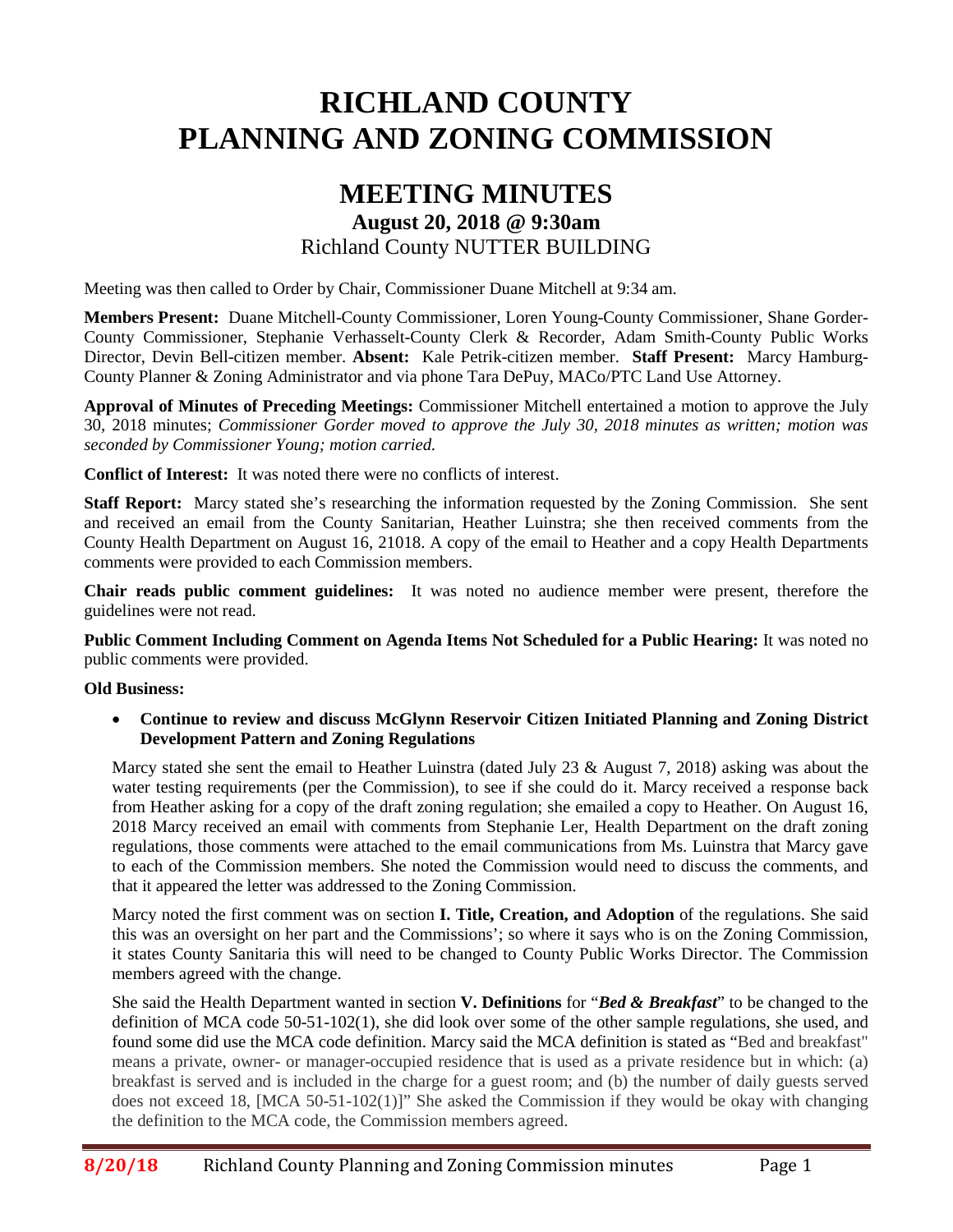Marcy said in order to address the Health Department comments on Density they could add the following statement at the end of the paragraph, which would state: "And must meet all other applicable Federal, State, and local regulations." This way it would cover everything the Health Department talked about. She asked if the Commission would be okay with adding this. Devin stated this would apply to anything, anywhere (in the District). Adams stated and it would mean in this zone the density you could have.

Commissioner Young asked if there was a hunting operation would then be restricted to only having 18 people for a Bed & Breakfast; Marcy, yes.

Commissioner Mitchell asked for confirmation on what she recommended adding; Marcy said it would be at the end of the paragraph. She referred to section **VII.E. Density** (page 16). Marcy stated the Commission had asked previously that the Density be changed to allow one primary residence with up to 4 additional units, and that for each unit they would have to have at least 2.5 acres. She suggested, now, to take the last sentence on the Utility out of the Density section and add it at the end of the Land Division section, as this is more about Land Division than Density. Marcy said to address the Health Department's comment she recommends the following statement be added at end of the Density paragraph "And must meet all other applicable Federal, State, and local regulations." This way they would have to meet sanitation requirements, regulations.

Commissioner Gorder said he was okay with it, all the Health Department was trying to do is get it to match their Richland County Health Code. The Commission members were okay with adding the statement.

Marcy noted the next section the Health Department comments were on was section **VIII. Existing Nonconforming Uses and Lots.** Commissioner Gorder stated he thought they had it in there that any new would have go through the review but anything prior was grandfathered in. Adam stated it sounds like the Health Department doesn't want the "grandfather" clause to apply to water and sewer. Marcy suggested since the zoning regulations would be grandfathering them in, would be to change the last part of the sentence; she read the section as it was stated in draft regulations. She said if they are any nonconforming uses, for example, if Devin had his house and another building, and that other building was not incompliance, nonconforming, and the wastewater and everything else was already installed, the Zoning Commission would not know if they already had their permits, if it was grandfathered in, or if he went and got his wastewater permit, building permit or any other type of permit, or if it was permitted or not. Marcy thought what the Health Department was referring to is whether or not if an existing system has been permitted or not. She suggested to change the wording so if there is a wastewater system out there that is not in compliance (permitted) the Health Department, Sanitarian would still have the authority, they still do, to go out and make sure they are incompliance (with their regulations), if they get a report on it or not.

Marcy asked Tara to correct her if she was wrong, the Zoning Regulations does not restrict the Sanitation Office from doing their job. Tara, that's exactly right; the zoning is for the use of the land, it no way effects whatever is in the sanitation regulations. Both Adam and Stephanie asked if they needed to do anything. Marcy suggested to change it a little bit to state "allowing the uses and the uses of the structures on the lot to remain…", she thought the Health Department might have gotten hung up on what's on the "lot", by changing the wording a little bit she felt this would clarify it better.

Commissioner Mitchell asked for example, if they had a lot up there and it has building on it, they have fire then they want to rebuild but they never had a sewer permit or can't find it or a water permit. He asked if they would to have to go through all the subdivision review stuff. Marcy said not if they are just replacing the structures; but it would have to meet the zoning regulations. Commissioner Mitchell stated the last sentence states "to remain in their present state". Adam stated in the City when it's rezoned they have a 50% rule (he thought), so if your house burned down and you had to rebuild over 50 % then you would have come into compliance with the zoning; he didn't know if that was the intent of these regulations.

Tara stated the grandfathering clause of nonconforming uses or structures is that if the use stops or it is demolished, however, then when they rebuild they have to comply with zoning. It doesn't require subdivision review, it's completely different; they just have to comply with zoning, so they would have to comply with whatever the use(s) are. If they had a use that wasn't allowed without a Conditional Use Permit and the structure burnt down when they rebuild they would have come through the conditional use permit process. It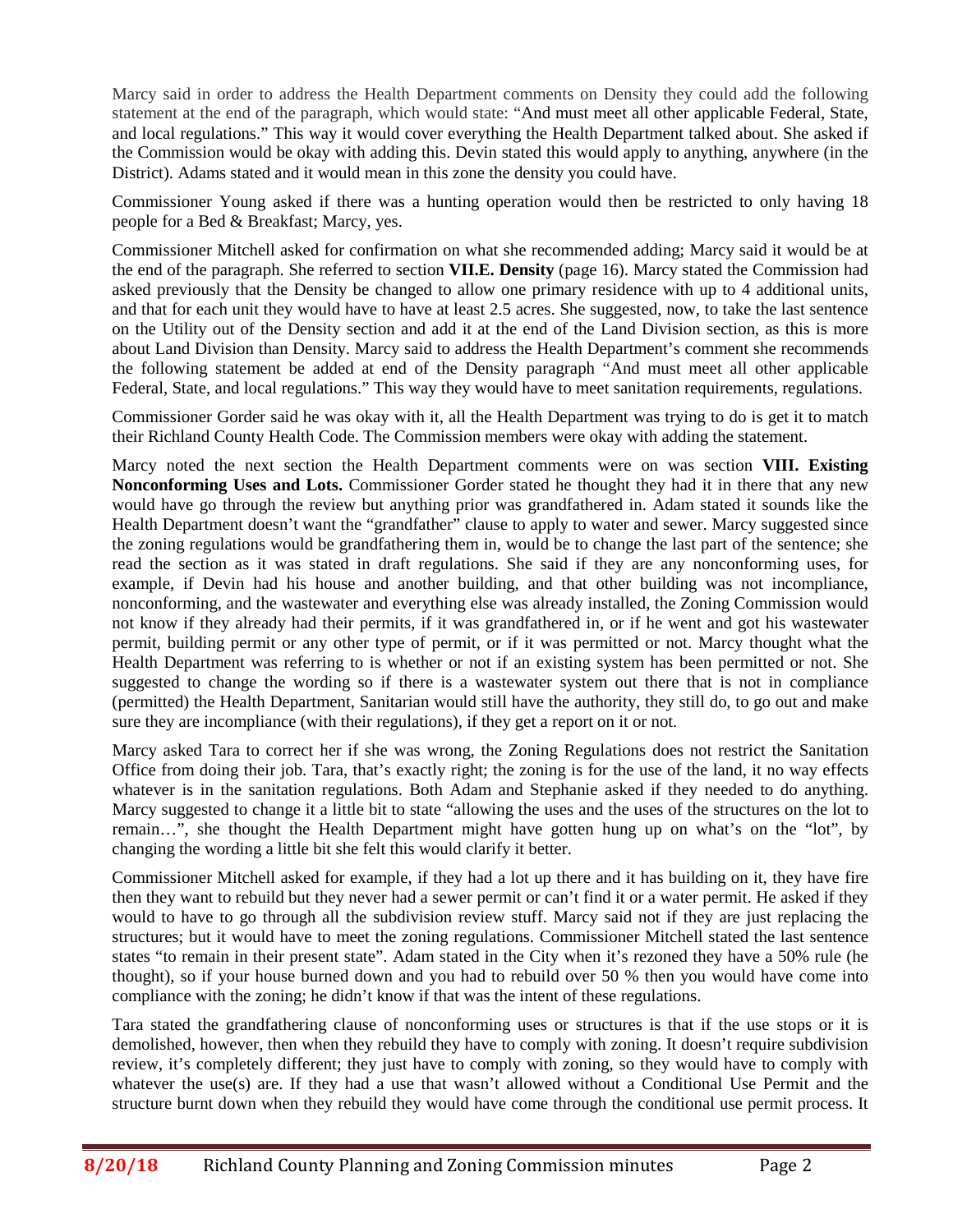doesn't prevent them from doing it, it just means when they do they have to come back through they have to comply with the regulations (zoning).

Adam asked what if they were adding on to a building that's a nonconforming use. Both Tara and Marcy stated it was not allowed. Marcy went on to say they would have to go through the Conditional Use process. Tara stated they can add on, but then they have to make the whole structure comply.

Devin asked if someone had a shed they're using, let's say JJ wanted to build a shed for storage to store his tack, tractors, and things like that, its' agricultural, but let's say on one side of the shed he was tinkering with some leather work and his wife wanted to sell the leather work; is it automatic even if 99% is farm. Commissioner Young, if it was exempt. Devin asked how it would work. Tara stated the home businesses are allowed unless over 3,000 sq ft. Devin said then let's say it's in a Quonset it's over 3,000. Tara stated so if there is a farm, and they wanted to rent out a portion of it to a vet, then they would have to come through the conditional use process for that portion. Commissioner Mitchell asked if it would be to this Zoning committee (Commission) that they're trying to setup; Tara agreed. Devin asked what if it was a home project or a home use and it wasn't a vet and his wife was doing leather work and it's over 3,000 sq ft for the total building, but where she is doing leather work may be it's only 100 square feet, does the whole building now have to meet. Marcy said if it's not an allowed use, what Tara is saying, if she understood her correctly, is that only that portion of what they are using for the nonconforming use would have to go through the conditional use process. Devin agreed if it's over 3,000 sq ft, but what if that spot is under 3,000 sq ft, it's a household, a home business, she is only using a section of it and the other portion is over 3,500 sq ft, he wondered how this would work. Tara said as long as the home use (business) was less than the 3,000 sq ft it wouldn't require a conditional use permit even if the building was bigger, because you are only looking at the use and if the use is smaller than the 3,000 sq ft it wouldn't be reviewed.

Commissioner Mitchell stated in the Health Department comments in the second paragraph, in the second line it states "*While there maybe existing nonconforming lots that are in good standing with the requirements of the district, the potential exists for lots, regardless of size, to be in violation of the Richland County Health Code and/or Montana Department of Environmental Quality Certificate of Subdivision Approval Statements.*" So if they don't add any more lots, the grandfather clause is in effect for those that are existing lots. Marcy clarified the grandfather clause is only for the "use", Commissioner Mitchell asked the use; Marcy, yes. He went on to say that is all we are talking about is the "use"; members agreed with him. So why do they want us to clarify what's in the regulations what the "Grandfather Clause" specifically applies to, do they not understand that it applies to the use and not theirs. Adam wondered if they don't. Commissioner Mitchell asked if they see what he is sayings. Stephanie stated that's what she was saying is do they need to even need to change it; what they (Zoning Commission) are trying doing, it works; so do they even need to change anything at all.

Adam said he liked the way Marcy put it "the uses and uses of the structures on the lots" then the way the sentence was worded right now. Marcy asked the Commission if were interested in changing the sentence. Adam said, after he read the paragraph it did sound like anything on the lot.

Marcy stated if the Commission wanted to change it, it would read "It is the intent of this Regulations to establish a "grandfather" clause, allowing the uses and the uses of the structures on the lot to remain in their present state." Both Commissioners Gorder and Mitchell agreed. Commissioner Mitchell went on to say that way we are specifically talking about the uses not the regulations that they maybe nonconforming with. Devin said then they would have to meet the local, state and federal regulations, as long as they are not going to put a magnification on this zoning district that would hit them harder than it does everyone else in county. Commissioner Mitchell said like the guy that might have the vet shop up there, he can still continue to be a vet, but then if he starts a horse racing outfit up there then he would have to go to the zoning committee; he asked if this what they were talking about.

Commissioner Mitchell asked if everyone if they were okay with the change; the members agreed.

Marcy noted the next comment from the Health Department is at the top of the third page on section **IX-C-1. Conditional Use Application Requirements**. Tara stated she didn't think this was necessary at all, she's sorry, what you (Commission) are trying to do is make the zoning regulations just like subdivision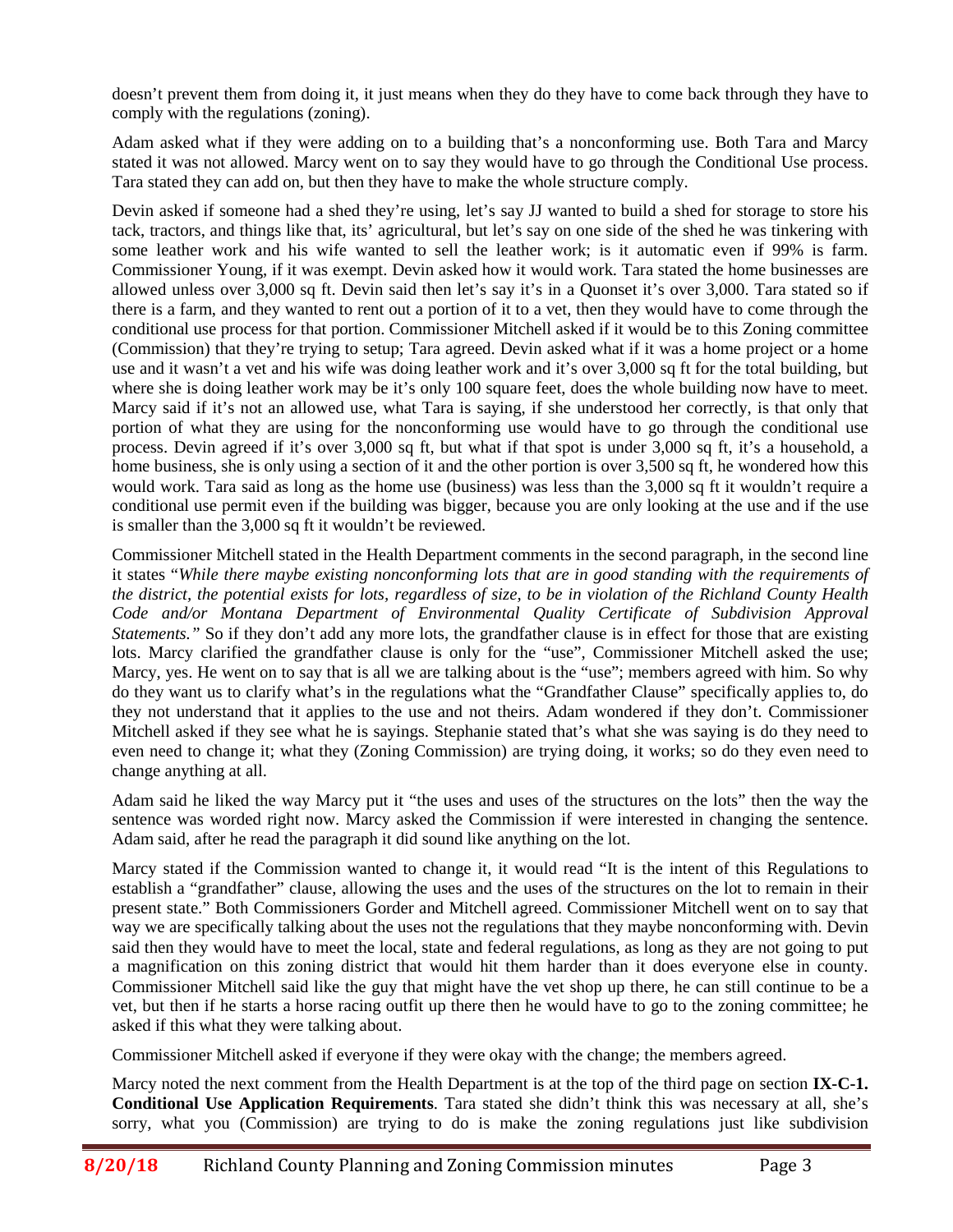regulations, that is not their (zoning regulations) intent. She suggested adding that they have to comply with all other Federal, State and local regulations; she asked Marcy if it was already in the regulations in the Conditional Use section. Marcy believed it was, she wanted to double check. She said the last statement [section IX-C-1(b)(xi)] that "any additional information as deemed by the Richland County Planning Department during any pre-application reviews." Tara stated it doesn't specifically state they would have to meet them. Marcy stated that's what she thought, but when she looked through the regulations when she received their comments to try and figure out if it was listed, she found it wasn't listed in this section. Tara said she would stick with what she recommended before, instead of making this specifically to the Environmental Health Office is that you just put in a condition for the conditional use permit that they will have to comply with all other Federal, State and local regulations and that would cover it. Otherwise we (Zoning) are going to be in a situation where we are waiting for the environmental health comments and they may not like some of the conditional use conditions the Planning and Zoning Commission is recommending, and it really isn't in their jurisdiction. In no way is the Zoning Regulations taking away the authority or the enforcement of their (Environmental Health) own regulations, it's a separate process.

Commissioner Gorder asked, so Marcy is going to put it in there just like she ready earlier. Marcy clarified for the one on the "grandfather clause", she will put it in there for that one, and then for this one they won't need to address it. Tara said no what she wanted Marcy to put in is in the Conditional Use conditions is that they have to comply with Federal, State and local regulations. So when you condition a use, let's say you grant a conditional use permit for a veterinary clinic and one of the conditions on their Conditional Use Permit is that they have to comply with all Federal, State and local regulations; then the Health Department would tell you that they did not get the required sanitation permit/approval then you could revoke their Conditional Use Permit. Marcy asked if this would be a new section (#xii) and it would state "Must comply with all other Federal, State and local regulations"

Adam asked if they needed to submit proof; Marcy, yes. Adam said if it's listed in the list of conditions that could be required and in the Administrator's report. Marcy drew Tara's attention to this; she then asked if it also needed to be added to the application requirement section (Section IX-D-2(1)? She then read the section as stated in the draft zoning regulations. Tara stated they didn't need to do anything. Marcy asked the Commission members if they were okay with it; the Commission members were in agreement not to make any change.

Marcy stated the next comment was on section **IX-C-1(b)(vi) in the Conditional Use Application Requirements.** Commissioner Mitchell stated this has to do with the water quality and quantity, they (Health Department) are saying they don't have any authority or we don't. Marcy clarified it said they don't have the authority is what they were saying in the letter, the way she understood it. Commission members agreed. Marcy said it does not mean the Zoning Commission could not require it, it just means that we have to make sure that when we do require it that we have someone who has the qualifications to take the tests and can review it. So what the Commission would need to do is change "Richland County Sanitarian Office" to "by a third party".

Commissioner Mitchell stated by a Montana licensed engineer. Adam stated they would want an environmental engineer. Commissioner Mitchell asked about Dave Rubas, if he just takes the water sample and sends it to some lab? Adam said yes, Energy Labs, probably a State approved lab; Energy Lab is the closest one that's in Billings. Commissioner Mitchell stated what he is saying is that Dave Rubas would be the third party, environmental company that would take the water sample, because you just can't send one of your guys to go out there and take the sample. Marcy said, or they could use Terry Murphy, to do the water sample. Commissioner Gorder said we don't need to list any names, all it needs to say is a third party, all the Richland County Environmental Health Office wants is their name off of it, because they are not the ones who will be doing it when we want water quality and quantity tests; so we have to strike Richland County Environmental Health Office (County Sanitarian). Marcy said what her suggestion would be, is because Commissioner Gorder is right, but they would also need to eliminate "the minimum requirements" have it state "Water quantity and quality test and analysis", then the applicant would have to provide it. She stated then if the County had to use someone then they could use the one Commissioner Mitchell was talking about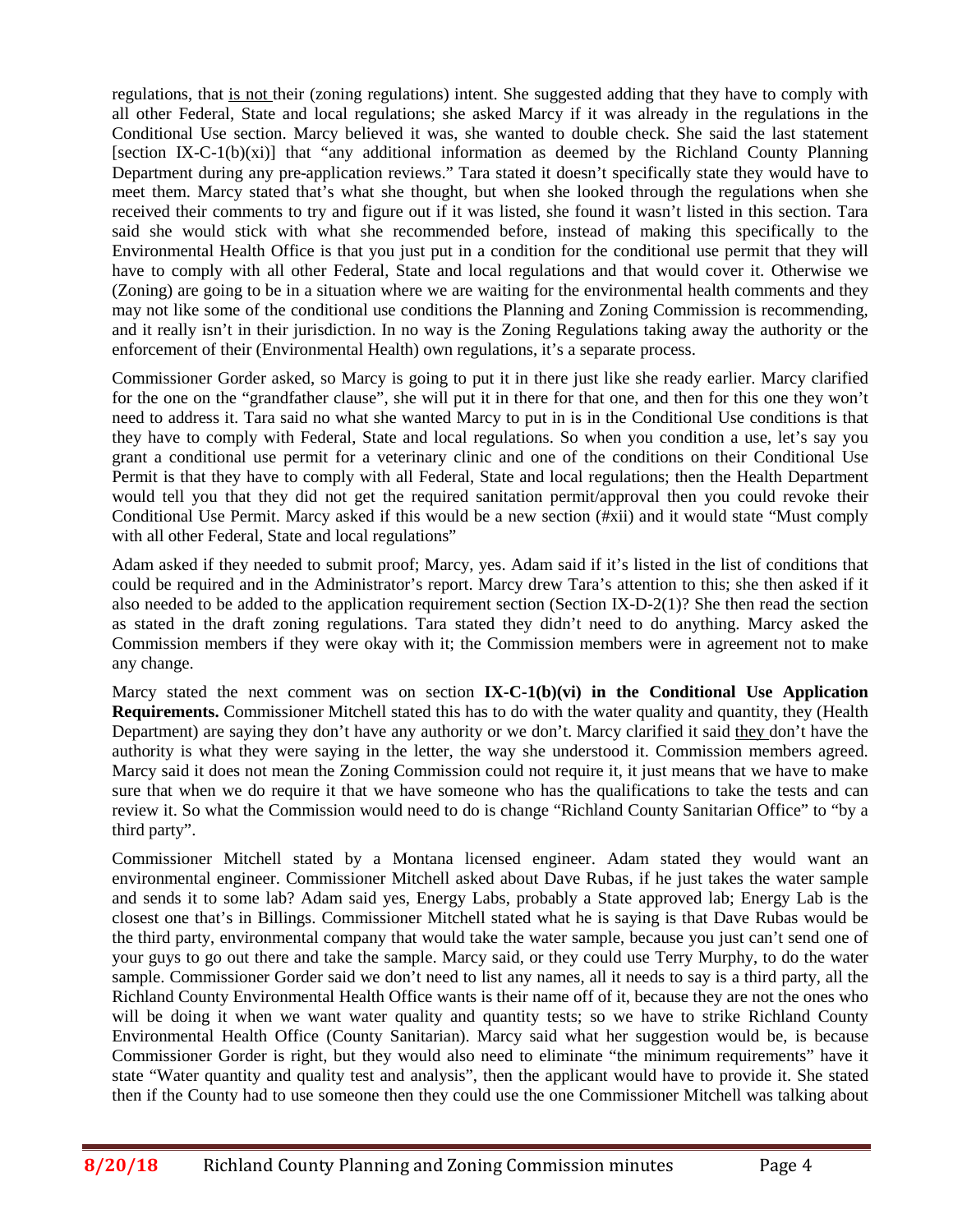or even Terry; Commissioner Gorder stated Third Party, we don't want names tied to it, just third party. Marcy asked if the others were okay with the suggested change.

Adam asked so what they would have to submit for their application, a water quality and quantity test and analysis, from what, from their well? Commissioner Gorder, agreed from their well. Marcy asked if they wanted to add "well" it could be a stock pond. Adam stated if it was him, he was going to submit a conditional use permit application and he looked at it (zoning regulations) he would originally call the Health Department and ask them what they wanted, since they don't want to be in it anymore, and it's going to be stricken, he would probably ask what is he supposed to be testing and analyzing. Marcy asked if they wanted to add water well? Tara said no you don't want to put water wells, because it could be almost anything. Adam said that is kind what he is getting at, who decides what. Tara stated it would be the Planning and Zoning Commission who is going to set the parameters for it. Adam asked so they (applicant) are going to submit something, then we are going to turn around and in the Conditional Use Permit define what is supposed to be tested. Tara agreed, it's going to depend on what the proposed use is.

Adam stated he didn't know how you could make it any better; it would just seem confusing for someone right off the bat. Devin suggested "as determined at"? Marcy said if she was the one looking at the application, like it says in the "pre-meeting" she would identify that a water well test, or it could be a stock pond, creek area that's close and if there was an area for water run, or a holding pond of any kind in that area, she would say they would need to do a test of that pond, that would give you the base up front.

Commissioner Mitchell said because if there is a breach in their dike they will want to probably test the water at least once a month or for a while, from leaching and that type of thing.

Marcy stated when you read the regulations, it says the intent of these regulations is to protect the water, watershed, drinking wells, the stock ponds, Reservoir, so if it's in that vicinity she would say, whoever the Planner is or Administrator of these regulations, it is to protect those water sources; so when it says water quality and quantity tests what you would want is a test of their water wells, stock pond, reservoir or whatever is in the vicinity, you would want a water test of the ground water. Adam said that makes to him; he suggested then to add, if they are going to get rid of the County Health Department, it should say "as defined in the pre-application meeting" so they know where they're suppose get those parameters from. Marcy asked the rest of the Commission members if they were okay with adding what Adam had suggested; they agreed.

Marcy noted the next comment is on section IX**-D-2(a)** in the **Zoning Administrator's Report to Planning and Zoning Commission.** This was one the Commission had previously discussed at length (during one of the previous meetings).

Commissioner Gorder stated they're also asking to strike out "be license and bonded environmental engineer and/or sanitarian"; he believed they did not want sanitarian listed there; when you read the sanitarian is "not equivalent to an Environmental Engineer." Isn't this what the Health Department is asking? Adam thought so.

Marcy said she called Terry Murphy and ask him about this, as a Zoning Enforcement Officer, if he was to do it, as the third party, to do the testing what he would do, he said he would go out pull the test, do a water sample, send it to a State lab, have them do the testing and analysis of the test, they would send him a report, then he would report it to the Zoning Commission or Zoning Administrator. And she asked him about being a license Sanitarian, he is; if he was bonded, Terry questioned whether it was bonded or if it was insured. Marcy asked if environmental engineer or sanitarian, as the third party if they are insured or bonded? Commissioner Mitchell stated he thought it was bonded. Adam thought they would have liability insurance. Tara said private engineers or sanitarians would be "insured", if they work for a government organization they are bonded, so in this context it probably should be "insured". Commissioner Mitchell thought it should be both. Marcy asked if they could put in pretenses "(bonded)". Tara said they could have it as "bond/insured" that way it could be either or.

Commissioner Gorder said he is kind of confused on the State, because most of their water wells are drilled then sent over to Williston, ND to be tested for water; he's struggling with this. He went on to say that their Sanitation Department is not license to do it, he understands that part of it, he thought it just needs to be as simple as what they have there, "may be done conditional use permit by a third party". Because all that needs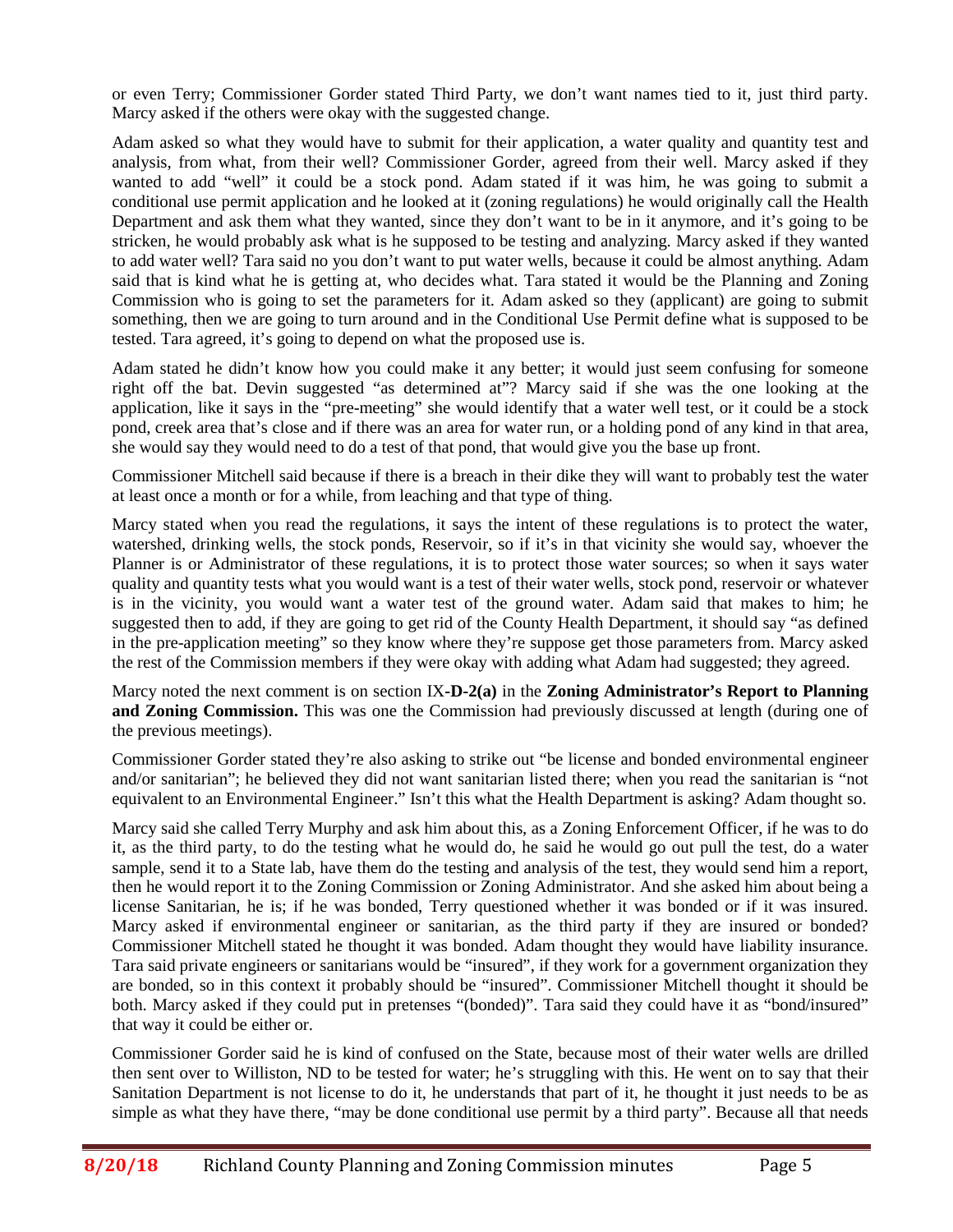to be done, once they start listing States or, and he is not listing names again, just keeping it as a third party. He knows their water is tested in Williston, North Dakota, most of it.

Marcy said here's what the sentence would read, if they made the change "The third party shall be license and bonded/insured environmental engineering or sanitarian which shall be agreed upon by the Planning and Zoning Commission and the applicant." She suggested deleting the last part of the sentence. She restated what it would state "The third party shall be license and bonded/insured environmental engineering or sanitarian which shall be agreed upon by the Planning and Zoning Commission and the applicant." This way it addresses what Commissioner Gorder is asking that there are no names listed, it would be just a third party whether it is a license environmental engineer or license sanitarian.

Stephanie said she doesn't understand why they couldn't leave it that way as it gives them more leeway. Adam stated a sanitarian could definitely do it you are talking about they are just following a certain procedure to take a water sample then transporting it to a testing facility. Commissioner Young asked what if they (applicant) used their own engineer, Shane is right it should be a third party.

Commissioner Gorder stated but when you read what the Health Department wrote "The Richland County shall not be requested to complete testing for the Commission". Marcy stated they wouldn't be because it "a" sanitarian, not the County Sanitarian, it would be just a sanitarian. Commissioner Gorder asked Tara if they had to have sanitarian in there, they are already asking an environmental engineer to do it. Tara stated the point is most sanitarians can do this, it's not that big of a deal, they get the water sample they send it off to the lab, they get the lab results, they get the results back to the planning and zoning commission and the applicant. She stated they could take it out but then again, she does not think it is necessary. Adam thought maybe it should focus on the testing lab, instead of who's taking the sample, because that's where all the work is done.

Commissioner Mitchell stated whoever the taking the test or where this licensed guy is taking it, so they could say "hey I took the water sample" but they (Commission) don't know where it came from, they could say anything if they didn't have licensed person doing it, that's why we are being specific on who's doing it; Adam agreed. Commissioner Mitchell went on to say that he does not have a problem with it being a licensed sanitarian because these sanitarians might want to moon light. If they are license sanitarian maybe we can call them up and ask if they could go up there on Saturday or Sunday and get a sample and take it over to Williston or do whatever it is they do with it; if they want to do that, he would not have a problem with it. Commissioner Young stated not all Sanitarian work for the County Health Department; Commissioner Mitchell agreed. Adam said we could get a different county sanitarian too.

Marcy stated there are other contract sanitarians out there that do provide services; Tara said that was just what she was going to say, especially on the eastern side of the State there are a lot of contract sanitarians that the Counties use that don't have a sanitarian on staff. Adam and Marcy stated one was Mike Rinaldi. Commissioner Mitchell stated Kelly might want to do it too. Commissioner Young stated there is one in Lambert too.

Marcy asked the Commission if they were okay with the way she suggested it; the members agreed.

Marcy suggested addressing the last two comments when they get to those sections; it was agreed.

Commissioner Mitchell stated Shane had asked if they could allow for an escrow; did it ever get answered. Marcy asked what page, section it was on. Commissioner Mitchell stated Procedure in the Variance section. Commissioner Gorder said Tara was going to research this? Tara said, Marcy this goes back to the discussion they had about a whole different process, she asked if they were talking about escrow. Then she said she was not sure where they are at. Commissioner Gorder stated it wasn't in the chart, he was just asking about if money could be set aside. Marcy asked if it would be the Security? Tara said this was what Marcy and she had talked about, and they both decided this was already in the regulations. Marcy said she was trying to remember what they had talked about. She asked if it was when they ask for the testing and monitoring to be done? Marcy looked over the past minutes; and the board members continued discussing what this could be, trying to figure out what it elated to.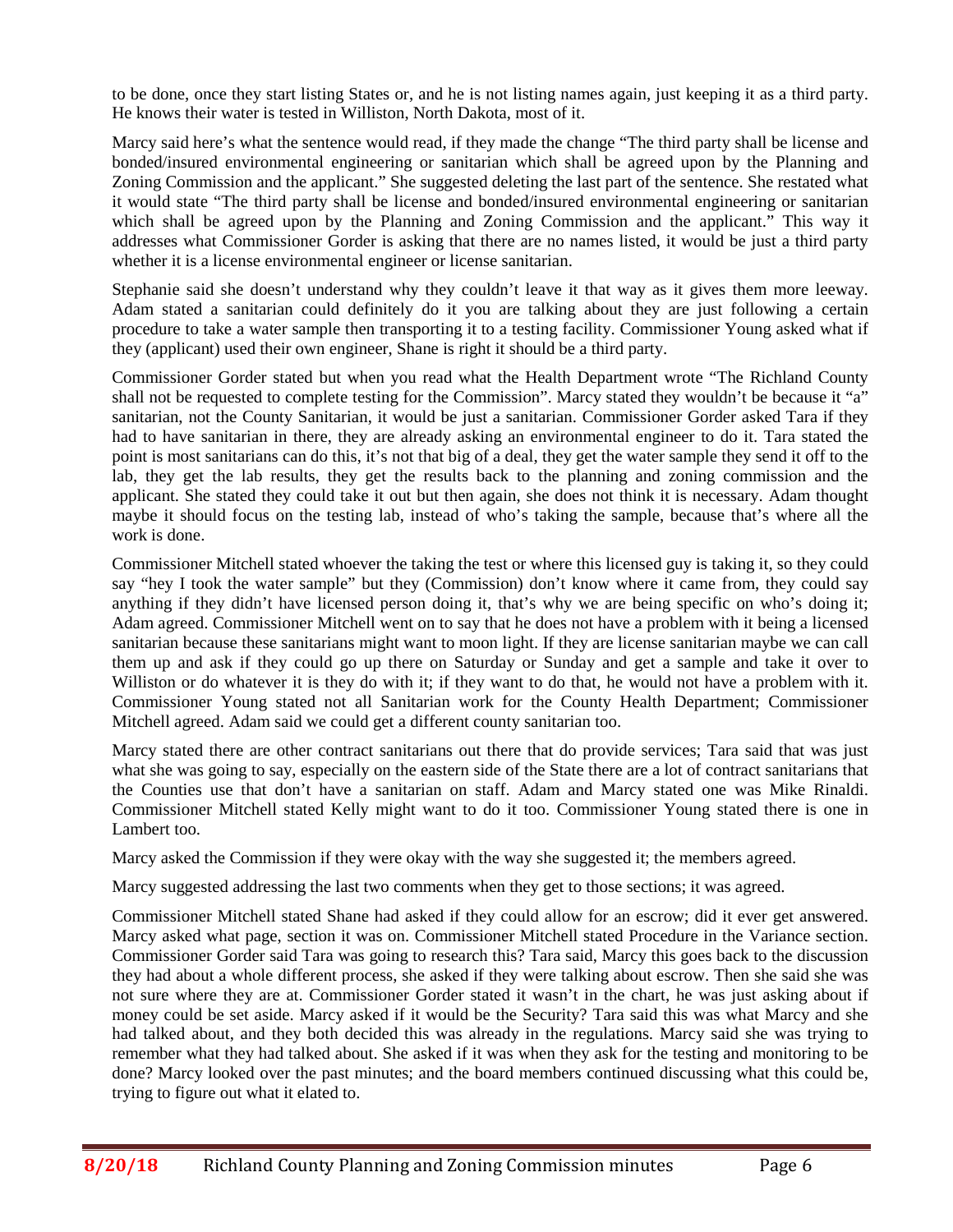Commissioner Mitchell said he wrote it down under section X-C, maybe it wasn't part of the conversation for this section, he was looking above it and didn't see anything, any kind of fines or money. Marcy asked Commissioner Gorder if he would explain what it was for, to see if this would jiggle her memory as she was having a hard time remembering what this was about. Commissioner Gorder stated Tara, we know firsthand that any operation such as a gravel pit has to be bonded (at the State) and that money is to be used to clean up if the company up and left or other things, he thought they could put an additional Richland County bond, the money would sit in a special account. Tara stated she remembers the conversation, and Marcy and I went through that on the phone and she went through the regulations and thought it was already there. The other thing she did she pulled the Bozeman Pass Zoning District where they had a whole section on this that she had sent to Marcy; Marcy agreed.

Commissioner Mitchell stated if you read (a) "written applications for variances shall be submitted to and filed with the Richland County Planning Department. The required variance fee (refer to Section XI-B-1) shall accompany each application. An application shall not be regarded as having been submitted until the fee is paid." He asked if that is what he figured on putting in an escrow? Commissioner Young asked what section it was in? Commissioner Mitchell said it was under Variances X-B, looking at X-C the Procedure in (a); he didn't know why you would want an escrow there. Tara said she was trying to get the Bozeman Pass regulations to come up on her internet.

Commissioner Gorder stated it was kind of mentioned in "landscaping", if landscaping is required, it talks about "a certificate of deposit or certified check in the amount equal to 110 % of the estimated cost of landscaping, as approved by the Zoning Administrator" He felt they need some additional help if that time ever came whether it is a gravel pit, landfill, or hog operation that up and went south. Marcy stated she believed the Security allows it, she said instead of bonding, it has to meet all the other State and Federal regulations, then for the additional Security you are ask for it to be "in the forms of cash deposit, certificate of deposit, or certified checks in order to secure compliance with conditions imposed". If they imposed the conditions they would have to have the Security up front and set aside for it with a certified check, certificate of deposit, or a cash deposit. Marcy thought it would allow them to do what they wanted. He asked where the money was going to be setting. Devin, agreed, and went on to say that if it is in their bank then they would still be able to get to it. Marcy said this would be the same as what was in the Subdivision Regulations for an SIA, it would be like a letter of credit from the Bank. Commissioner Gorder stated and the Bank is holding it separately. Marcy asked Tara that was correct; Tara yes.

Tara went on to say that the other option would be is what they did in the Bozeman Pass Zoning District, which was in response to oil and gas development, they added a whole section what they called Natural Resources Conditional Use Permit, so on top of all the other requirements that were in the zoning that if they were extracting a natural resource which they defined then they went up and beyond, then they had to get a separate Natural Resource Conditional Use Permit, they had to do an EA, there had to be adequate financial secure as determined by the County Attorney that would mitigate any adverse effects, so it was this whole big process that was above and beyond if it was a Natural Resource extraction. The Commission could do something like that but they would have to have defined up front what it applied to, it was a very detailed process they went into. They're concern was the same concerns Shane had expressed if the State wasn't requiring what they thought was adequate financial security then the County could go above and beyond. So they could look at it, she sent the link to Marcy. Tara asked if she had the ability to go look at it and pull anything up right now; Marcy, not right now. Marcy said she does have that section of those regulations printed out.

Tara said they had monitoring expenses, conformance bonds, Marcy could print that out and they could look at it and discuss it at the next meeting if they wanted to; Commissioner Gorder agreed. Tara said she thinks it addresses what his concerns were. Commissioner Gorder thought that Carbon County did the same thing with the hydraulic fracking, they did the same similar thing. Tara stated they might of, Gallatin's was in Section 4.0.5 in the Bozeman Pass regulations. What Carbon County ended up doing is Part 2 zoning, County Imposed, because they got into a litigation with their Part 1 zoning and ended up having to scrap it after the Court said their process was illegal, then they did Part 2 zoning. Commissioner Gorder stated, okay, that he would have to look at it the wording. Tara said she would forward the email to Commissioner Gorder right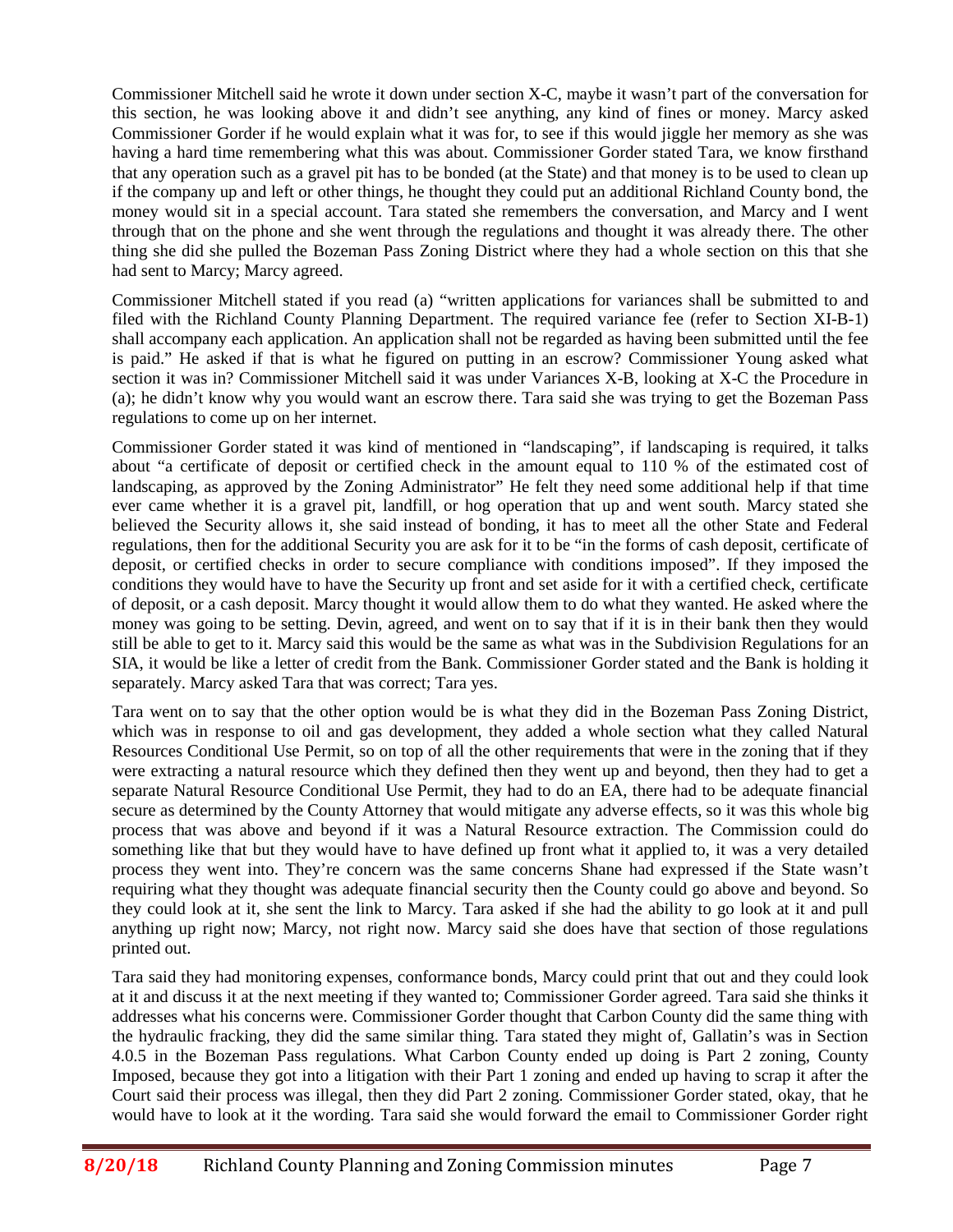now, then he would be able go to the link then scroll to that particular section and look at it. Commissioner Gorder stated his going to have to take a look at the wording, it might take some time to look at; Tara agreed. Commissioner Mitchell asked what section it was; Tara said it's in the Bozeman Pass Zoning District section 4.0.5. Marcy said what she could do is go that section in their regulations, select it, then save it as a pdf file then send it to everyone so they have it. Commissioner Mitchell agreed. Commissioner Gorder agreed they should take a look at then when they have a chance then come back to that section.

Devin said and we talked about we were going to look the structure grade and heights and things like that, did it ever look into it? Marcy said yes, she is working on their suggestions and at the next meeting she is hoping to have all the questions and concerns they had throughout all of the regulations then they would be able to look at what she found and what she would propose; Devin said he was okay with it.

# **XI. Administration:**

Marcy noted the Commission left off on the Administration section, on page 27. Commissioner Mitchell noted it was section Roman numeral XI.

# **XI-A. Employees and Officers:**

Marcy stated the first section in the Administration section identifies the Planning and Zoning Commission appoints and hires the employees and officers, which includes the Zoning Administrator and/or Enforcement Officer and that the Administrator may be an employee of Richland County Planning Department.

Commissioner Mitchell asked if they strike "and hire such employees as shall be deemed necessary". He said he does not have a problem with appoint, but hiring bothers. Commissioner Gorder asked who has the authority to hire? Commissioner Mitchell said that the regulations stated this Board does; Stephanie agreed. Commissioner Mitchell stated it would be like the library board. Adam said the Commissioners are always going to be on this board; Commissioner Gorder said kinda. Commissioner Mitchell asked for clarification, so all the Commissioners will be on the board or are they going to have to authorize the hiring. Adam said unless the board voted to amend the bylaws, and there are only three of the Commissioners. Stephanie said there are four others, so it could happen. Commissioner Mitchell asked Commissioner Young what he thought; Commissioner Young agreed he did not like "hire" either.

Commissioner Mitchell said to appoint is one thing, and the appointment process everybody submits a letter asking to be appointed to that board, the Commissioners then say yes or no; he does not like it. Adam said to take it off. Stephanie said not appointing to the board; Marcy agreed it's appointing employees or officers. Commissioner Mitchell stated he did not think they need to put "hire such employees", it should say "here by authorizes to appoint officers as shall be deemed necessary to carry…", because as a board they could hire someone like Kelly Logan to go out monitor that on a part-time bases but not an employee, they don't need any more employees in the County. Adam asked how they would do it then. Commissioner Gorder said that contract would be a better word. Adam suggested "contract such employees". Stephanie said if it is a contract employee, they would have to look at to make sure they have their insurances and all that. Commission Young stated it should be "may contract" Commissioner Mitchell asked if that was how they wanted to it read "appoint or contract". Marcy recommended they leave staff in; several members said that "staff was not in theirs". Marcy said what she is suggesting is to change employee to staff and that it read "appoint staff or contract services"; she asked if this what the Commission wanted. The Commission appeared to be okay with the change. Commissioner Mitchell said that way if this gets out of control then they can hire someone.

Marcy asked the Commission if they were okay with the wording in the second paragraph; the Commission appeared to agree.

# **XI-B. Schedule of Fees, Charges, and Expenses:**

The Commission members appeared to be okay with the way it was written.

# **XI-B.1. Fee Schedule:**

Commissioner Gorder asked where she got the fees from. Marcy said the fees were from the sample regulations she used and she did some more research on it because at the last meeting the Commission asked about the fees.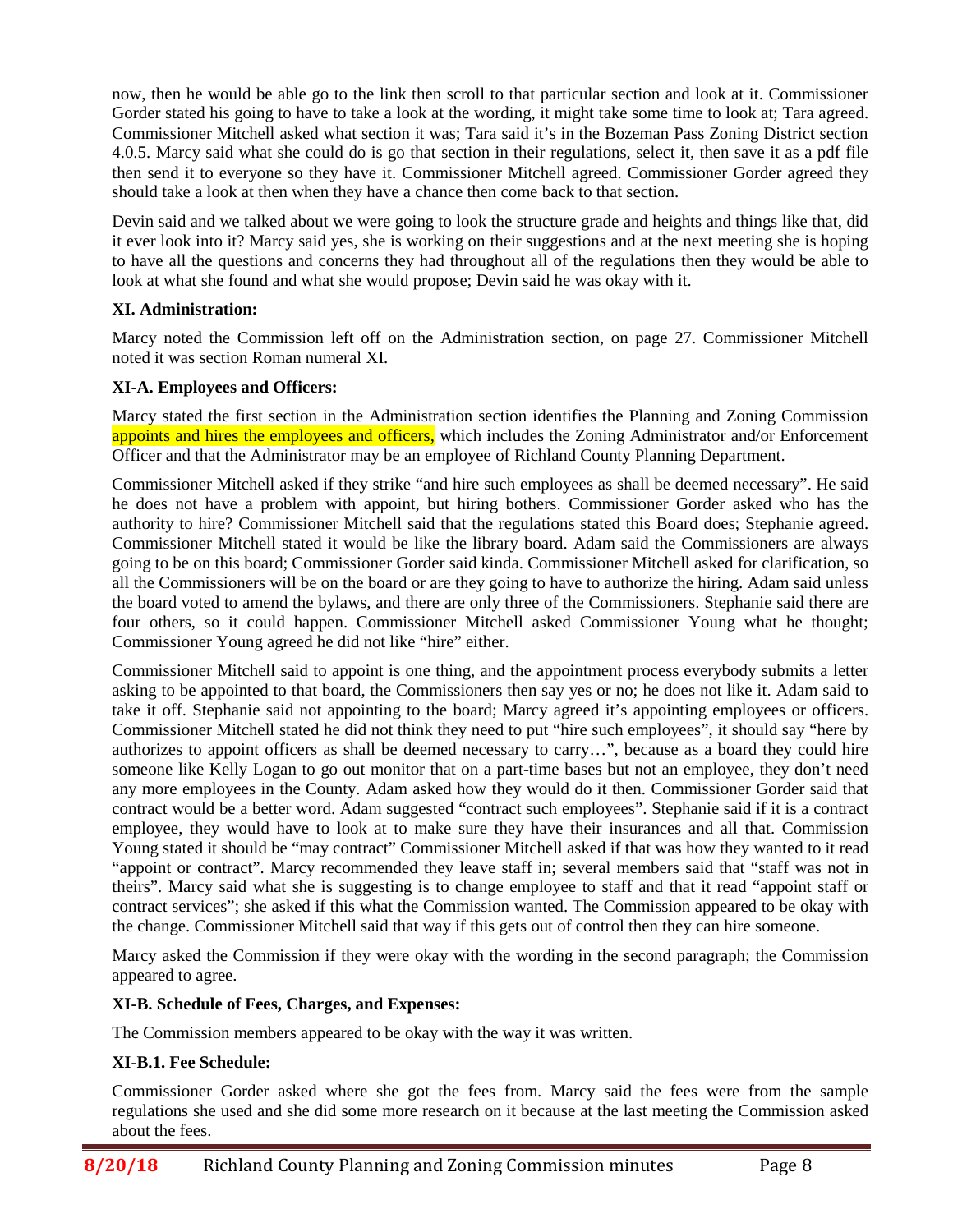Commissioner Young asked if had to have duplicate fees or could they be different fees one for commercial and one for agricultural. Marcy said she did not think they want to identify a fee for each different use; he asked why not. Marcy said they would want to have one fee for all uses; that way they are not being arbitrary and capricious, for who's paying the most. Commissioner Young said that most will be agricultural, farmers they don't have deep pockets. Marcy said to keep in mind that most of those are allowed uses, except for the commercial feedlots, the large ones; from what she was understanding that would be the only one (agricultural) that would have to have a conditional use permit. Devin said those that would be doing the horse training would have to pay those fees too.

Marcy stated she did do some research, she checked out Billings, Missoula, the bigger counties. Tara said Missoula is really high; she asked how much Missoula charges for a Part 1 application. Marcy said Missoula was the highest one; she could not locate the research materials she had, she said if her recall was correct: the Amendments went as high as \$450, a zone change was between \$350 to \$700, for variances they were mostly \$350, conditional use for the initial application some had them up to \$750 (she thought it was Bozeman) and Missoula was over \$1,000.

Commissioner Mitchell asked where those funds would go, back into the County coffers? Marcy said they go to the County's general fund. He asked if this would pay for the advertising, legal notices, etc..; Marcy, it should. Commissioner Mitchell noted when it goes into the general funds it usually isn't ear-marked. Adam asked if this fee would cover any of her time, do a site visit or anything else?

Tara said Missoula County changes \$6,000 just to create the district. Marcy asked if they could add that in the regulations; Tara no that's for Stephanie (Clerk & Reocrder) to determine since she's the one who has to process the petition. Stephanie asked why she didn't give her that price before when they were looking at this one. Adam asked how much did she charge. Tara said Missoula's is a little crazy. Commissioner Young said she charged \$200 or \$300; Stephanie agreed it wasn't very much. Tara obviously Missoula County does not want those (Part 1 zoning). Marcy went on to say a normal fee for an appeal was \$350. She said she would put together a sheet with the fees for the Commission to look at, she will put in the Dropbox link.

Commissioner Mitchell said he liked the fees just the way they were; however he's open to suggestions. Marcy stated unless the Commission wanted to set them now. Commissioner Mitchell said they would just apply to this zone. Devin said these fees are not going to hurt any big company, they might want to keep it low for the smaller ones. Commissioner Mitchell these fees are for this committee; some of the commission members agreed. He went on to say, so they have the zoning committee in place. He asked for example as to why they would want to come to this zoning committee to talk to them. Commissioner Gorder said for example to open up a body shop. Commissioner Mitchell so you would want to put one in this zoning district, so we would change you charge you what \$350? Commissioner Gorder said it was \$200 for a Conditional Use Permit, he possibly need a variance, zoning change, and he could need an amendment. Tara said no the amendment is for a change in the regulations. Commissioner Gorder said he wanted to operate from 6am-4pm because his other job. Tara said it would be a variance and a conditional use, you could have an allowed use too. Commissioner Gorder said then if there was something in there that he didn't like then he would have to appeal it; both Tara and Marcy agreed. He went on to say, his neon light flashed all night, so now he would need to appeal the outdoor lighting. Tara said with all these you will have some noticing requirements.

Marcy said she found the printouts she had, Gallatin County for a standard conditional use permit it was \$725, a variance for a single family was \$500, other use was at \$725, for a map amendment it's \$775, and the regulations amendment was \$725, they didn't have a renewal fee; they did have a pre-application fee of \$400, and an extension was \$450, and they did have other fees included. Commissioner Young said she should send this to them. Tara said they might want to leave them where they are at, because they are going to go through a public hearing process and see what comments they get on the fees then if people say they are too then they could revisit them. Marcy suggested to consider increasing the variance, a variance in the Subdivision Regulations is at \$350; Commissioner Gorder said to keep it the same. Marcy said the variance criteria they would look is similar to the subdivision regulations, then do the findings. Adam said so she is reviewing the variance, providing a staff report, and the Commissioners would have meeting. Tara said there is a hearing for variances; Marcy agreed. Adam said then she would have quite a bit of time invested in it. Marcy said she sees the variance being done just before the Planning & Zoning Commission meeting for the application.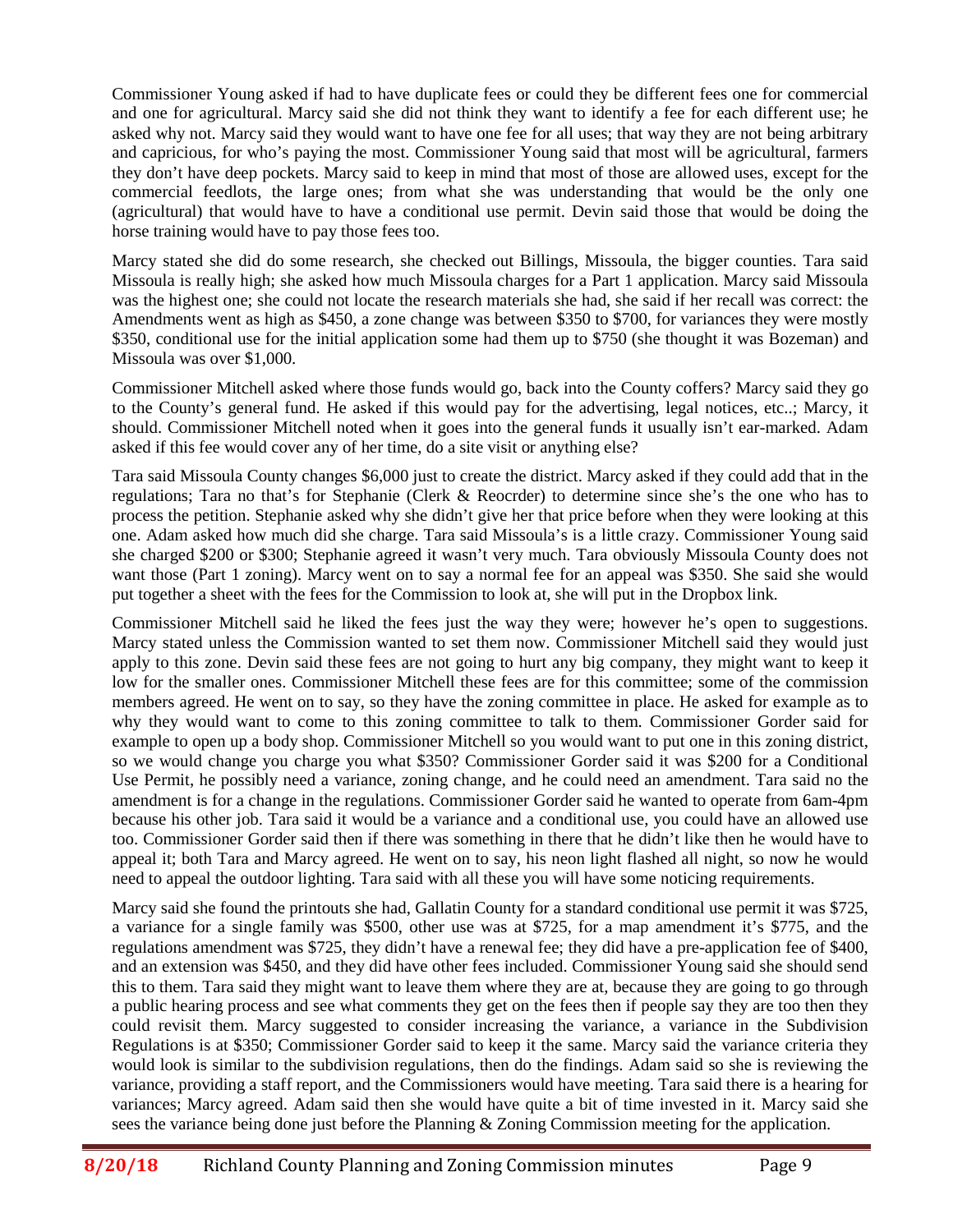Commissioner Mitchell said so she wants to raise the variance from \$200 to \$350; Marcy said that is what she's suggesting if they want to go a little higher. She went on to say for a Conditional Use Permit she would suggest going up to \$400 because of the time it would take staff to review the application \$200, with County wages and benefits, you are looking at 4 or 5 hours, it may not cover everything. Commissioner Mitchell stated and if she can't do the review and they would have to send it off to Dave; Commissioner Young said he's at \$80 an hour, Commissioner Mitchell so then \$400 is not out of line. Marcy said they might want to consider \$400 to \$500; then to renew a conditional use permit should be \$200, for an appeal to go \$300 or \$350.

Commissioner Mitchell asked so there is no agricultural exemption on any of this, Devin, yes. Marcy said there are the allowed uses; Adam agreed if they are allowed. She went on to say if there an allowed use, they don't have to get a conditional use permit and wouldn't be changed the fees.

Marcy asked if they were okay with the suggested changes. Commissioner Mitchell stated he was. Adam asked then it would be \$350 for a variance, \$400 for a Conditional Use. Commission Gorder stated \$450 for a variance; the other members said they had it \$350. Commissioner Gorder said he wants it to be \$450, Stephanie said so you want it higher. Commissioner Gorder said it's going to go to the public so they should be higher. Commissioner Mitchell agreed to go \$450 on the variance, they could lower it. Commissioner Gorder said to always start high. Adam asked about the Conditional Use fee? Commissioner Young said they could always do a commercial and agriculture one; if you go buy a license at the courthouse there are two different rates. Marcy suggested to go with \$500. And for renewal, the Administrator is going back over the application materials, conditions of approval, go do a site visit and make sure they still comply; she feels \$200 would be sufficient for the County to recoup their cost. Then for the Appeal, she asked Commissioner Gorder \$350; he agreed. Commissioner Young said he has so many crossed out that he hoped they will get a clean one, Marcy said yes they would. Commissioner Gorder said right before we go to the public. She said what she is working on right now is putting all the Commission's suggestions and edits in the next Draft, then there will be a final draft that will go out to the public it won't have all the changes in it, it would be as it would be if it was the final. Commissioner Young asked and the numbers on the bottom will match; Marcy yes, everyone will get a clean copy.

# **XII. Minimum Requirements:**

The Commission members appeared to be okay with the way it was written.

# **XIII. Violation of Regulations:**

Marcy noted this was the section the Health Department also had some comments on, she suggested the Commission read the comments to see if they needed to address them or to make any changes. She said the Health Department talked about the "land use permit"; she suggested in the last sentence where it states "land use permit" to change it to "Conditional Use Permit". Commissioner Young said "any land use permit" covers just about any kind of permit that was permitted. Marcy said that was what their though. Commissioner Gorder said then just change it to "Conditional Use Permit". Marcy said that's what she suggested, or if they wanted to leave it as stated, they could leave it. Commissioner Mitchell asked who was going to the Zoning Enforcement Officer; Marcy, that would be her. Commissioner Gorder stated so she would get a compliant and drive out there, and say oh, my god this is bad, that is not the intent of this zoning was, and since they in violation with the intent of this zoning committee, then she is going to talk to whoever it is or is she going bring it to the Committee, then they have to make an action then they wold talk to that person. Marcy said what she would do if she went out on the site and seen it wasn't in compliance give would give them a written notice stating what the violation is, give them time to correct it, then if they don't then bring to the Planning and Zoning Commission; or if it is a really bad case, they can always bring it back to the Zoning Commission and appeal it to the Zoning Commission, so if it is a bad case then she would discuss it with Tara (attorney) and if she says it needs a cease and desist order right away they would do it then bring it to the Zoning Commission; that would be for the worst case, she does not see this happening; Commissioner Young said he does. Marcy said if it was water/sewer she would notify the County Sanitarian Office right away and notify them. Commissioner Young stated to get it resolved, Marcy agreed.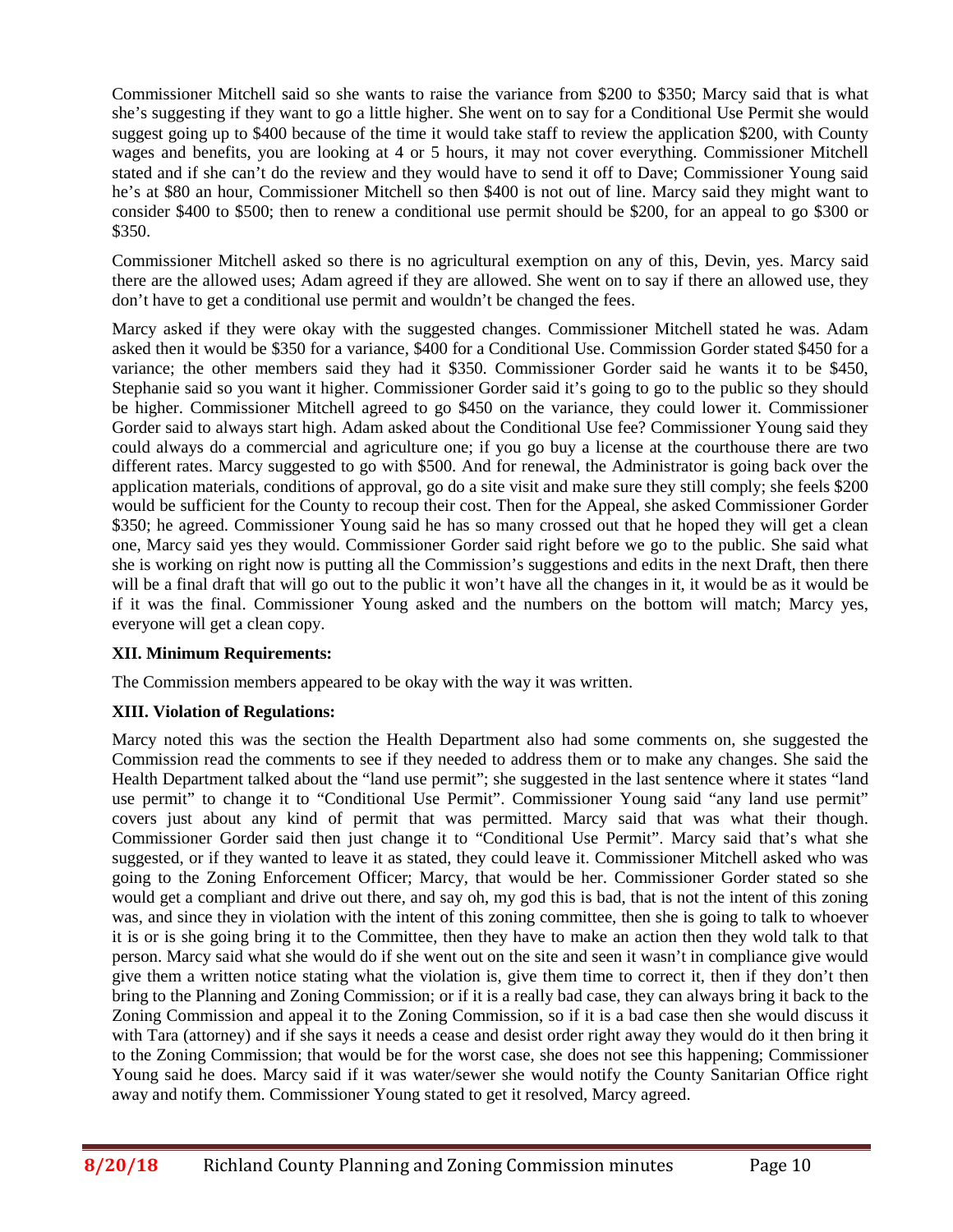Commissioner Mitchell asked Tara what her thoughts were. Tara said that is the normally process. Stephanie asked if she was recommending not to change it. Tara said changing the "land use permit" to "Conditional Use Permit" would be fine. Commissioner Gorder said it might be easier to define it that way; Commissioner Mitchell agreed. Commissioner Gorder said to strike "land use permit" and put in "Conditional Use Permit"; Marcy asked if the rest of the Commission was okay with the change. Adam said he thought it would be okay with the way it written and the way the Zoning Administrator's duties are outlined, he agreed the change would be fine too; everyone agreed with the change.

Commissioner Young said they reason he agreed is because he had a situation where the Building Inspector went out to inspect a building and he was run off, he did have a second chance to go back but if he wasn't treated decently then Mike Weber, County Attorney was going to do a cease and desist order for the construction; so there may be cases where she might be run off. Marcy said if there a building is in the district d it's to be inspected and they have an issue with the Building Inspector, he could come to the Zoning Administrator then they could take action after that, if they don't satisfy the Conditional Use Permit. She asked by changing "land use permit" to just "Conditional Use Permit" would not allow it to happen, or should it stay as "land use permit"?

Commissioner Young said this one has more teeth in it with the way it is written, the building permit is land use, so it's how much teeth you want in it. Commissioner Mitchell said it won't do any good if there isn't any teeth or back up, so you think "land use" has more teeth than just the "conditional use". Commissioner Young said yes because if they are not doing the sewer permit right then she could revoke that too, he didn't know if just "conditional use" would allow that. Marcy stated as the Zoning Administrator she would work with the Sanitarian on it, she would not push her authority above and beyond without the cooperation of the Sanitation Office. Commissioner Mitchell said so what these guys are saying is that "land use" is too vague; he asked Commissioner Young if he thought it was too vague.

Commissioner Young said he would not know which one it should be unless he asked Tara, Commissioner Mitchell asked which one had the most teeth. Tara said the only permit in zoning is the Conditional Use Permit; and the only jurisdiction the Administrator has is what is in the zoning regulations, so it would probably be appropriate if it said "Conditional Use Permit". Commissioner Mitchell asked the Commission if they agreed; all agreed with the change.

# **XIII-A. Permits Issued Contrary to Regulations:**

The Commission members appeared to be okay with the way it was written.

# **XIII-B. Compliance Regarding Violations:**

Adam asked what a normal timeframe would be to allow the Conditional Use Permit holder to correct violations? Marcy stated it would probably be a judgement call for the Zoning Administrator, because it will depend on the case and what the situation is; if they have something they are out of compliance with and not addressing, you would have to give them enough time to address it, a reasonable time. You can't say one week when they actually wouldn't be able to accomplish it in within a week. Marcy asked if the Commission preferred to have a date, timeline listed. Devin stated he thought it should be open. Adam said he is fine with it, he was just curious. Marcy said typical with the compliance cases (subdivision) she has worked on about 30 days was given for them to respond by. Adam said he thought that seemed fair. She went to say it also depended on the situation, somewhere little longer. Commissioner Gorder said he believed every situation will be different, it could be small. Commissioner Young said it could 6 to 8 months before it's fixed. Both Commissioner Gorder and Young thought it should be up to the Zoning Administrator's discretion.

The Commission members appeared to be okay with the way it was written.

# **XIII-C. Permits, When Void:**

Adam asked so if they come in for an approach permit is he supposed check to make sure, for whatever they were getting the approach permit for, he would have to check the zoning regulations, so that they matched, he doesn't like it. Marcy stated when they apply for a conditional use permit, and they needed an approach permit they would come you and would have to build it according to what the use is, according to the Public Works' regulations and standards, his is was how she sees it, then once the Public Works issued the approach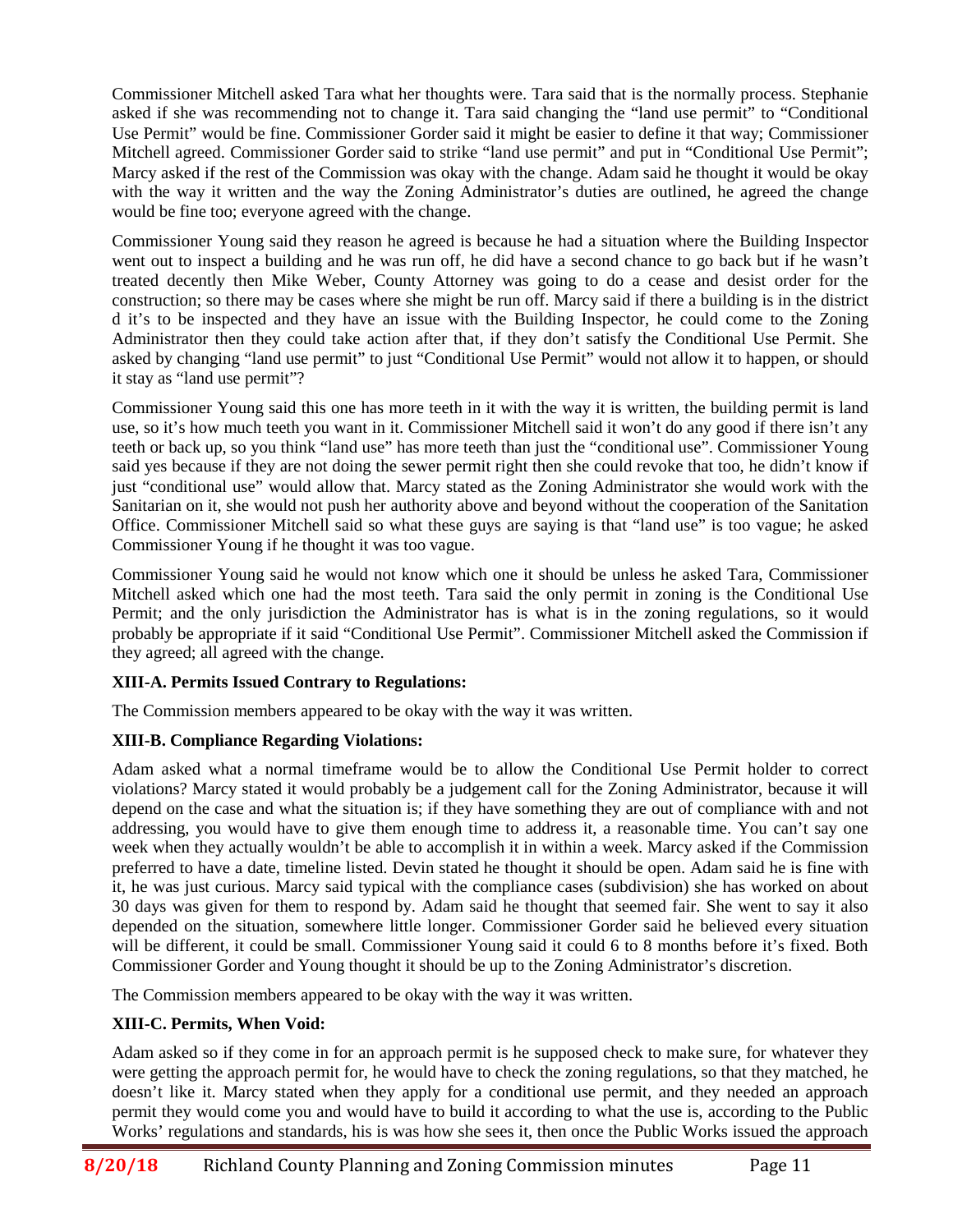permit they would send it in with the conditional use application. She said what this section is dealing is the conditional use permit not the other permits. She said where it states "no such permits" should be "conditional use permit". Commissioner Gorder asked if this doesn't this give Adam the authority to do that because it says "All departments, officials, and employees of Richland County..." Adam stated in this situation where he sits on this board, if not he would miss what is going on, but there are other departments out there that do issue permits that don't know what's going on.

Tara said the biggest one the Commission needed to keep in mind is the building permits, they really didn't want the building permit department to issue a permit to build a structure that would be noncompliant with the zoning uses, or the size, or whatever it was.

Marcy said another instance that has happened in the past is, in a subdivision we review it for residential, then they come back in for a rewrite for water/sewer to change the use from residential to commercial; she said they would want this in there to protect them on whether or not if a rewrite to DEQ is being done for a use that has to go through a conditional use permit process.

Tara said it says permits, the other thing she is thinking of is, she was thinking of the exceptions that would be more of an issue than those that are the exception to subdivision review, because there are those that have to be compliant with zoning. The real issue is the building permits, she asked if they cared about the rest, that Richland County has building permits, encroachment permit, and sanitation. She asked if that was a permit, both Adam and Marcy said septic permit. Tara went on to say those are the three that would come into play here as far as permits. Subdivision is not a permit, exemptions from subdivision review are not a permit.

Commissioner Young asked if water wells are permitted. Tara said so far, no one in the County has the authority to issue a water well permit. Both Commissioner Young and Adam said they would have to through DNRC. Tara said that's State and this is specifically to Richland County, she went on to say the Zoning Commission could limit this to just building permits, if they wanted, that's the really big one where they would have an issue. It's this thing that happens all the time where, let's say, they have a piece of property where it has an agricultural covenant on it that says can't have any sort of sanitary facility on it but guess what some how they built the house, got the septic permit and then when the County shows up and says hey they can't have a house on here, but they go, oh we got a permit for the septic. Tara stated that's what this was a catch all, they trying to make sure the County isn't issuing permits on one hand that violates a different set of regulations, because it doesn't look good in court.

Commissioner Mitchell said the problem with the building is they already got the permit to put in the sewer. Commissioner Young said they should coordinate. Commissioner Gorder said there should be a checklist. Adam said the problem is they only give us a certain amount of information. Tara asked Adam if there is a catch all on the encroachment permit that they have to be in compliance with all other County regulations. Adam said he couldn't answer that. Tara said if they had this on the permits than this would take care of that. Commissioner Mitchell said it should be on all County permits; Adam agreed. Tara said then the burden would be on the applicant to make sure they have looked at zoning. She said that would be the easiest way to handle it, suggested to tell the Environmental Health Department their permit process should say the same thing, but it might start a whole another around of comments from them.

Commissioner Mitchell stated they should say "This permit is only valid if it is in compliance with all other County or State issued permits" that needs to be on all our permits. Tara agreed. Commissioner Gorder said he would have check on it.

Commissioner Young said this one might need some tweaking but didn't know if it could be done at this time. Marcy asked if the Commission wanted to leave it as written. Commissioner Mitchell said he like the "null and void" because then that would tie in with the new, that they are going to put on the permits, it's their permits so they can put whatever they want on them. Commissioner Mitchell stated like Adam can issue an encroachment permit but if it crosses over a right-of-way what do you do; like if you are on an easement property, like Mid Rivers lines, do you go through or over the top of them. Commissioner Young said they have to go get a use permit from the Bureau of Reclamation.

Commissioner Mitchell agreed they should leave this one alone. Marcy asked the rest of the Commission members, they all agree to leave it as written. Commissioner Young asked Tara to dwell on this a bit more;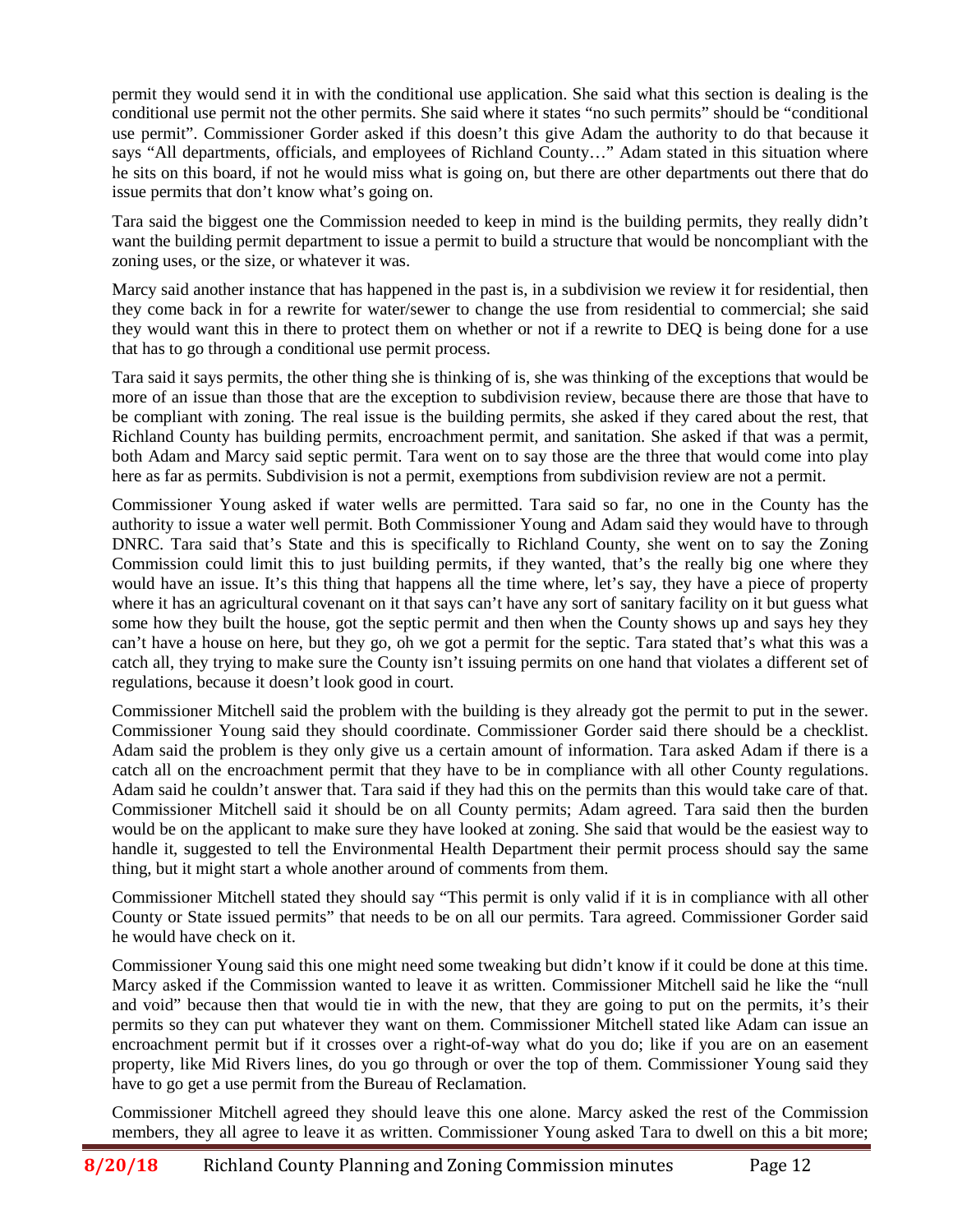Commissioner Mitchell thought she might come up with something different. Commissioner Young said otherwise they should leave it unless they can come up with something different.

Tara said this is the one the Health Department had a comment on it; she is not sure she understands their comment. Commissioner Gorder stated he does not think they like to be caught in the middle when they issued a permit. Tara said the section of law they cited 50-50-207 isn't what they meant to cite because it does say what they think it states that it's for retail food licenses for the expiration of the license. Commissioner Mitchell said that's what it would because that's what they work on. Tara said she guessed that if they had regulations that said they could have a restaurant and the zoning says no restaurant and they issued a retail food license then the Planning and Zoning Commission or the court would have the authority to void that permit.

It was noted the Commission members agreed with the way it was written.

# **XIII-D. Written Comments:**

The Commission members appeared to be okay with the way it was written.

# **XIII-E. Enforcement:**

The Commission members appeared to be okay with the way it was written.

# **XIII-F. Injunction:**

The Commission members appeared to be okay with the way it was written.

# **XIV. Invalidation:**

The Commission members appeared to be okay with the way it was written.

# **XV. Appeals Process:**

Marcy stated this is basically the State law requirements; Tara agreed. Marcy noted the time line for the appeals, which would include the appeal for a violation. She noted State law requires the timeline, which is calendar days. Commissioner Mitchell asked if the public hearing notice was to be published twice; Marcy, yes. Commissioner Mitchell asked how she was going to "the Zoning Administrator shall submit the request … the Planning and Zoning Commission in 5 day" then we got 20 days to act on it; she was going to have a hard time getting it in for the two times. Marcy said for the appeals process it is basically getting everything done; all the other work would be done, so once they receive the appeal this gives the Zoning Administrator the time to get a statement together for the board, this should be penalty of time. Commissioner Young thought it was okay. Commissioner Mitchell stated then IX-B is after the hearing; they don't have to worry about that; so if they get a comment today, if they received one today they have 5 calendar days, so Saturday they would have to make a decision. Commissioner Young wondered then if it shouldn't be working days? Commissioner Mitchell said no, she has to notify the Commission in 5 calendar days; he read (b). So if she gets it at 2pm then by Saturday by 2pm she has to notify us, they need to know that XYZ is appealing their decision, she might be able to do this in an email form. Then they would say okay, then as a Commission they would have to say okay when they see that person, because it has be within 30 days.

Marcy said the way she sees and reads the State law is that the Zoning Administrator or Enforcement Officer has 30 days in which to do all of the work, the rest of the time, the 5 days and 20 days fit in the 30 day time period. Tara said the way she reads it is the applicant has 30 days to appeal, then once Marcy gets the appeal then she has 5 days to get to the Planning and Zoning Commission; it says a public hearing shall be held it doesn't state how long and then once the hearing is held then the Commission would have 20 days to the findings. There's not a time in there for when the Planning and Zoning Commission has to hold the hearing. Marcy thanked Tara for clarifying this.

It was noted that the Commission members appeared to be okay with the way it was written.

# **XVI. Zoning Regulations Amendments:**

Marcy stated she would recommend adding "calendar" after "fifteen (15)" to be consent. The members agreed with the change and with the way the rest of it was written.